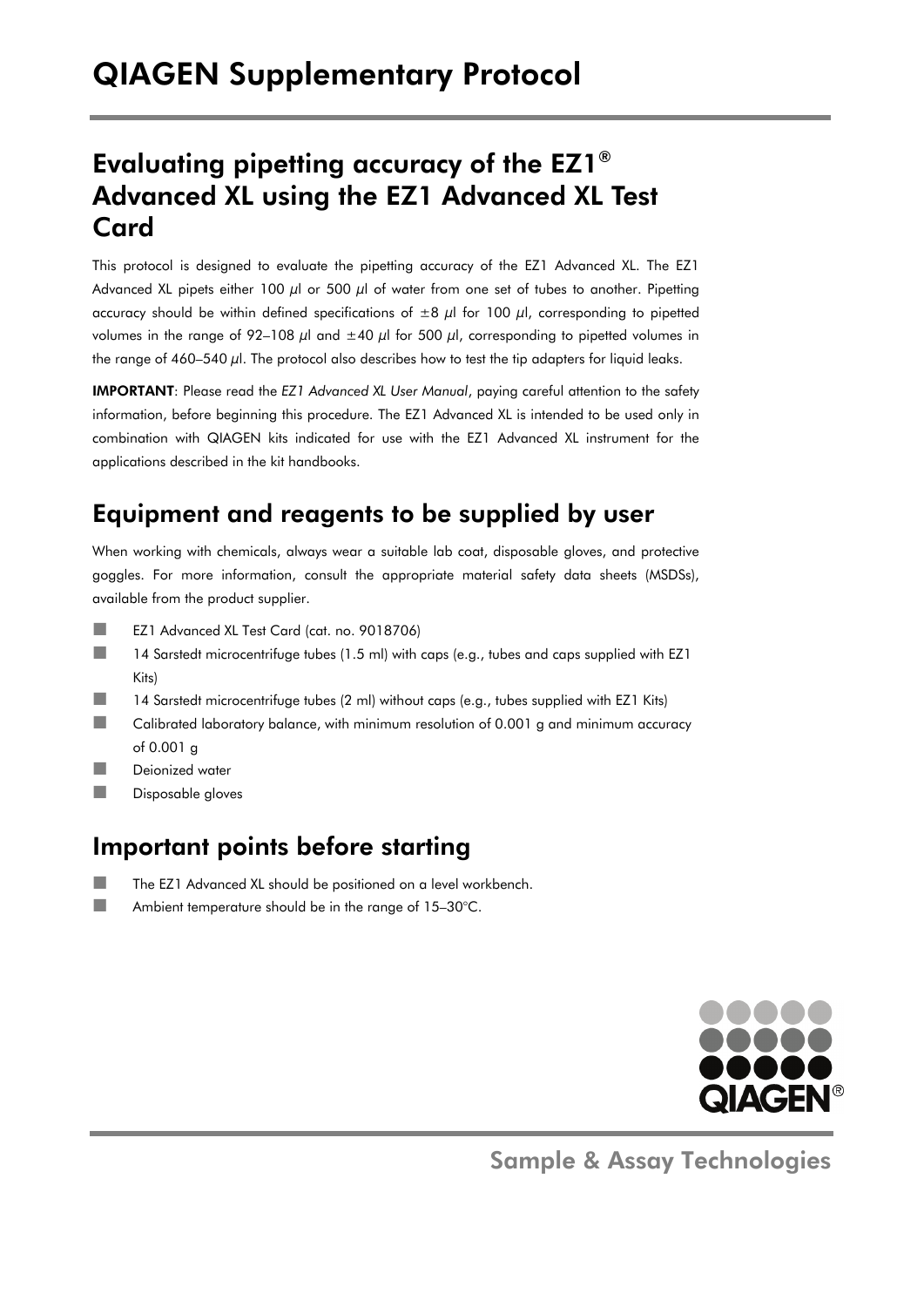### Procedure

#### Volume validation

- 1. Label and weigh 14 microcentrifuge tubes (1.5 ml) together with the corresponding caps. Record the weight for each set of tube and cap.
- 2. Insert the EZ1 Advanced XL Test Card completely into the card slot of the EZ1 Advanced XL.
- 3. Switch on the EZ1 Advanced XL.

The power switch is located at the left rear of the instrument.

- 4. Press "START" to display the protocols menu.
- 5. Press "1" for the 100 μl Protocol or "2" for the 500 μl Protocol.
- 6. Press any key to proceed through the text shown in the display and start worktable setup.

The text summarizes the following steps which describe the loading of the worktable. Wear gloves when loading the required items on the worktable.

- 7. Remove the caps from the labeled, weighed 1.5 ml tubes, and load the opened tubes into the first row.
- 8. Fill the fourteen 2 ml tubes (without caps) with approximately 1 ml water. Load the filled, opened tubes into the fourth row (back row).
- 9. Load 14 tip holders containing filter-tips into the second row.
- 10. Close the EZ1 Advanced XL door.
- 11. Press "START" to start the protocol.

The automated procedure takes 2 min.

- 12. When the protocol ends, the display shows "Protocol finished". Open the EZ1 Advanced XL door.
- 13. Press "ESC" to return to the main menu.
- 14. Remove the labeled tubes from the first row (front row), and cap them securely with the corresponding weighed caps.
- 15. Weigh the closed tubes and record the weights.

The weights can be recorded in the test report on pages 5 and 6.

16. Calculate the difference in weight of each tube by subtracting the weight of the empty tube and cap, recorded in step 1.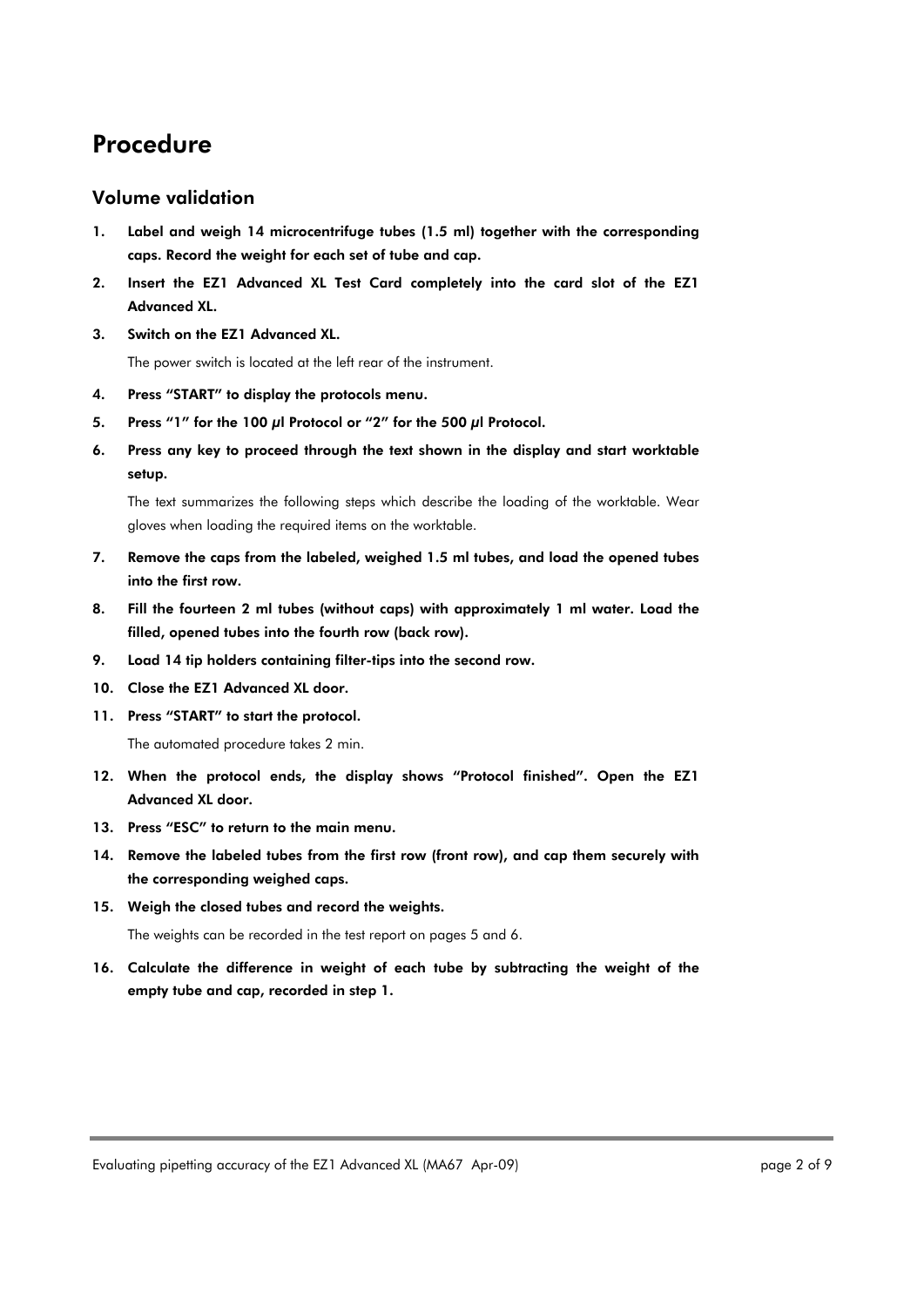17. Calculate the accuracy of pipetting. If the difference in weight is in the range of 92– 108 mg for the "100 μl Protocol" or 460–540 mg for the "500 μl Protocol", then the accuracy is within the defined specifications. If the accuracy is not within the defined specifications, contact QIAGEN Instrument Service.

1 mg = 1  $\mu$ l water. The weight range of 92–108 mg corresponds to 92–108  $\mu$ l water and the weight range of 460–540 mg to 460–540  $\mu$ l. The table on the next page gives an example.

Table 1. Example of the first 6 of 14 weight-measure results and calculation of pipetted volume\*

| Tube                     | Weight before run (g) | Weight after run (g) | Difference (g) | Pipetted volume $(\mu I)$ |
|--------------------------|-----------------------|----------------------|----------------|---------------------------|
|                          | 1.4004                | 1.9049               | 0.5045         | 504.5                     |
| $\overline{2}$           | 1.4028                | 1.9044               | 0.5016         | 501.6                     |
| 3                        | 1.3934                | 1.8989               | 0.5055         | 505.5                     |
| $\overline{\mathcal{A}}$ | 1.4018                | 1.9053               | 0.5035         | 503.5                     |
| 5                        | 1.4078                | 1.9127               | 0.5049         | 504.9                     |
| 6                        | 1.4060                | 1.9005               | 0.4945         | 494.5                     |

\* Example only. Actual results may differ from those shown. Fourteen results will be obtained in total using the EZ1 Advanced XL.

18. To run another pipetting accuracy protocol, carry out step 1 of the protocol, and then follow the protocol from step 4. Otherwise close the EZ1 Advanced XL door, and switch off the EZ1 Advanced XL. Save the 1.5 ml and 2 ml tubes for use in the leakage test.

Steps 2 and 3 are not necessary when running another protocol. Skip these steps.

#### 19. Clean the EZ1 Advanced XL.

Follow the maintenance instructions in the *EZ1 Advanced XL User Manual*.

#### Leakage test

- 1. Insert the EZ1 Advanced XL Test Card completely into the card slot of the EZ1 Advanced XL.
- 2. Switch on the EZ1 Advanced XL.

The power switch is located at the left rear of the instrument.

- 3. Press "START" to display the protocols menu.
- 4. Press "3" to choose the leakage test.
- 5. Press any key to proceed through the text shown in the display and start worktable setup.

Evaluating pipetting accuracy of the EZ1 Advanced XL (MA67 Apr-09) example the state of 9 page 3 of 9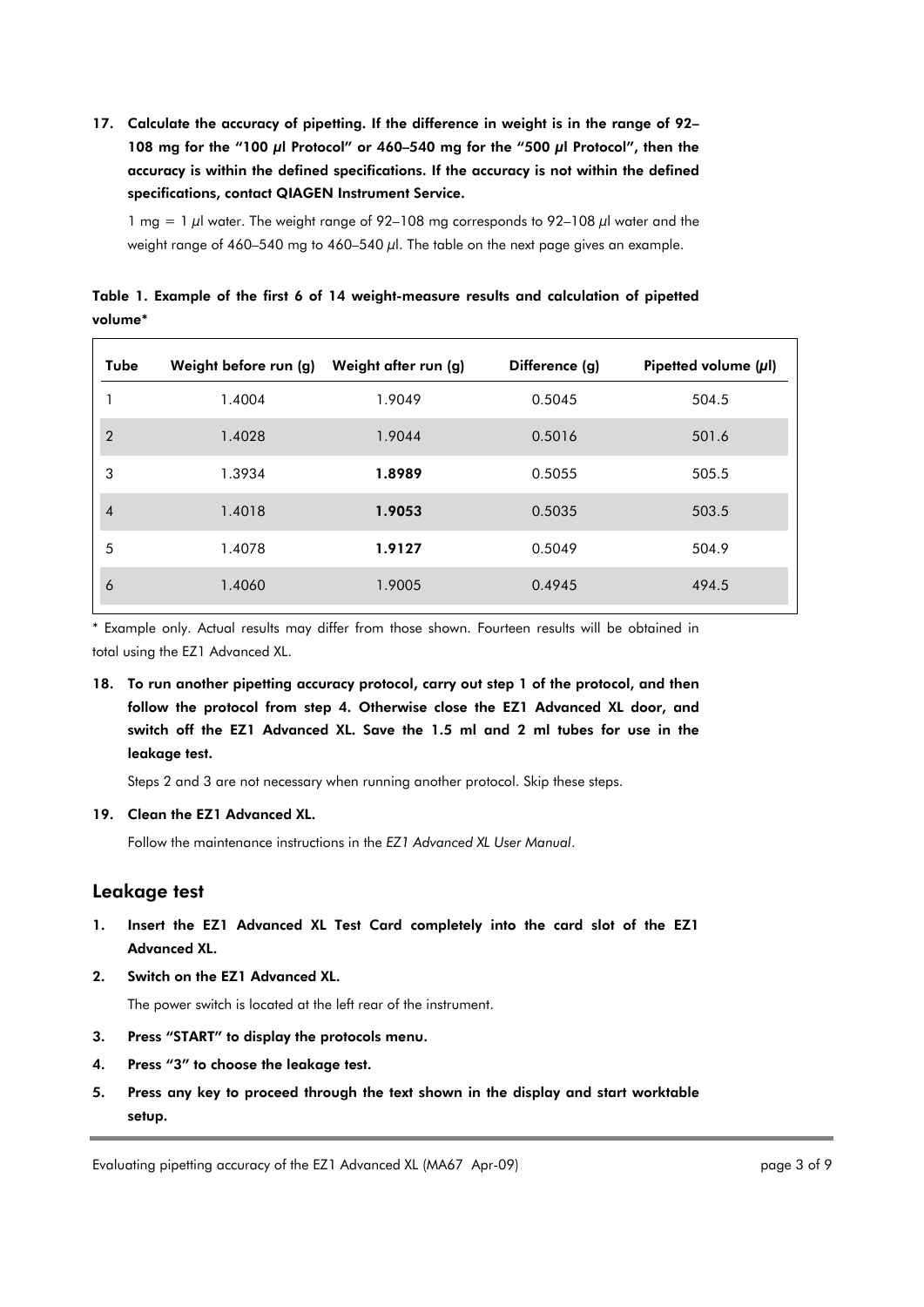The text summarizes the following steps which describe the loading of the worktable. Wear gloves when loading the required items on the worktable.

- 6. Load 14 opened 1.5 ml tubes into the first row (front row).
- 7. Fill fourteen 2 ml tubes (without caps) with approximately 1 ml water. Load the filled, opened tubes into the fourth row (back row).
- 8. Load 14 tip holders containing filter-tips into the second row.
- 9. Close the EZ1 Advanced XL door.
- 10. Press "START" to start the protocol.

The automated procedure takes 12 min. The instrument will wait for 10 min to check the tightness around the O-rings.

- 11. When the protocol ends, the display shows "Protocol finished". Open the EZ1 Advanced XL door.
- 12. Check that the tips did not drip during the test.

The results of the test can be recorded in the test report on page 6.

- 13. Close the EZ1 Advanced XL door before pressing "ESC" to return to the main menu.
- 14. To run another leakage test, follow the protocol from step 4. Otherwise close the EZ1 Advanced XL door, and switch off the EZ1 Advanced XL.

Steps 1, 2, and 3 are not necessary when running another protocol. Skip these steps.

15. Clean the EZ1 Advanced XL.

Follow the maintenance instructions in the *EZ1 Advanced XL User Manual*.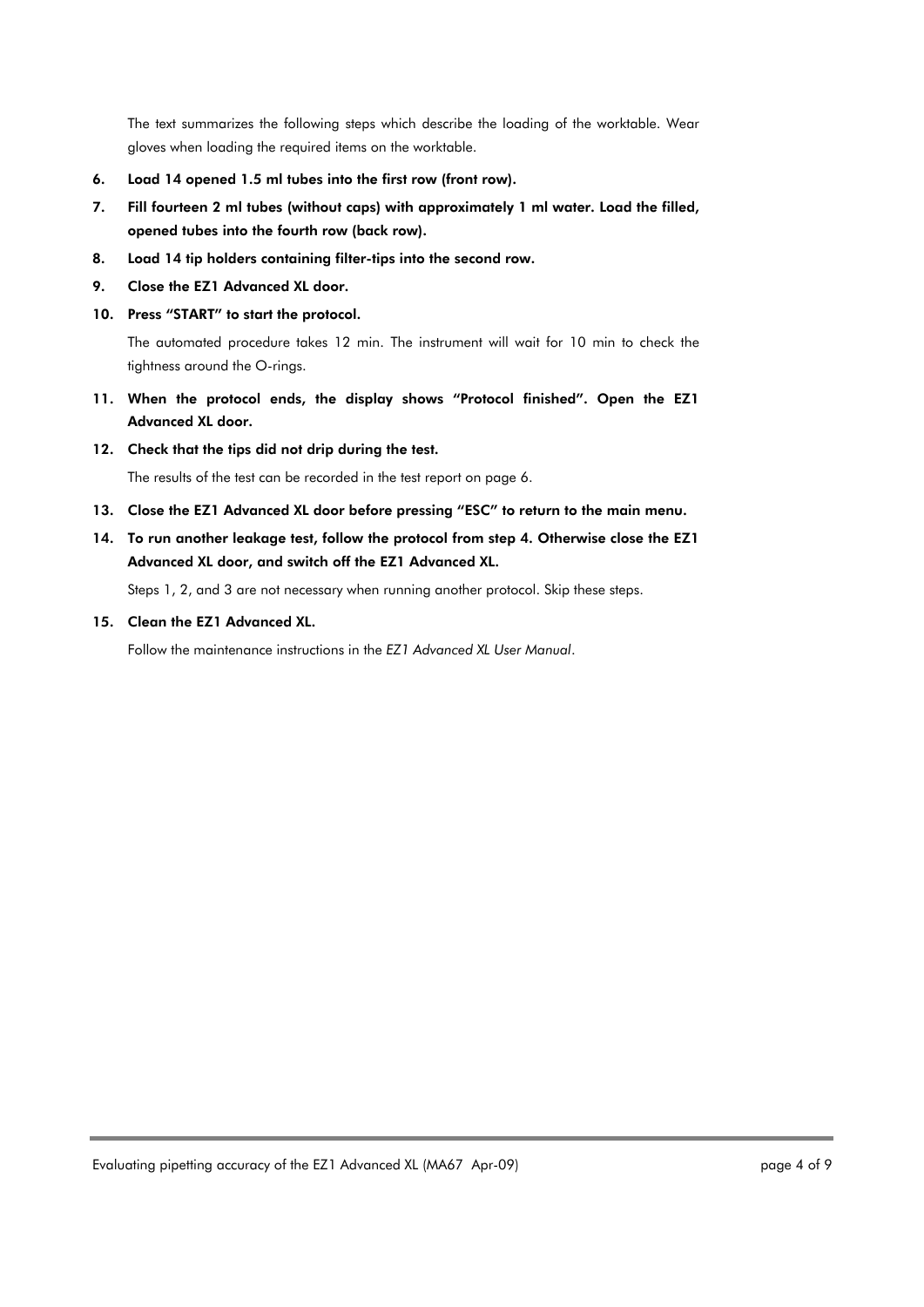# Test report for pipetting accuracy of the EZ1 Advanced XL

The results of the volume validation and leakage test can be recorded here by the user for the operational qualification of the EZ1 Advanced XL.

## Instrument and operator

| Instrument:    | <b>EZ1 Advanced XL</b> |
|----------------|------------------------|
| Serial number: |                        |
| Location:      |                        |
| Test operator: |                        |
| Test date:     |                        |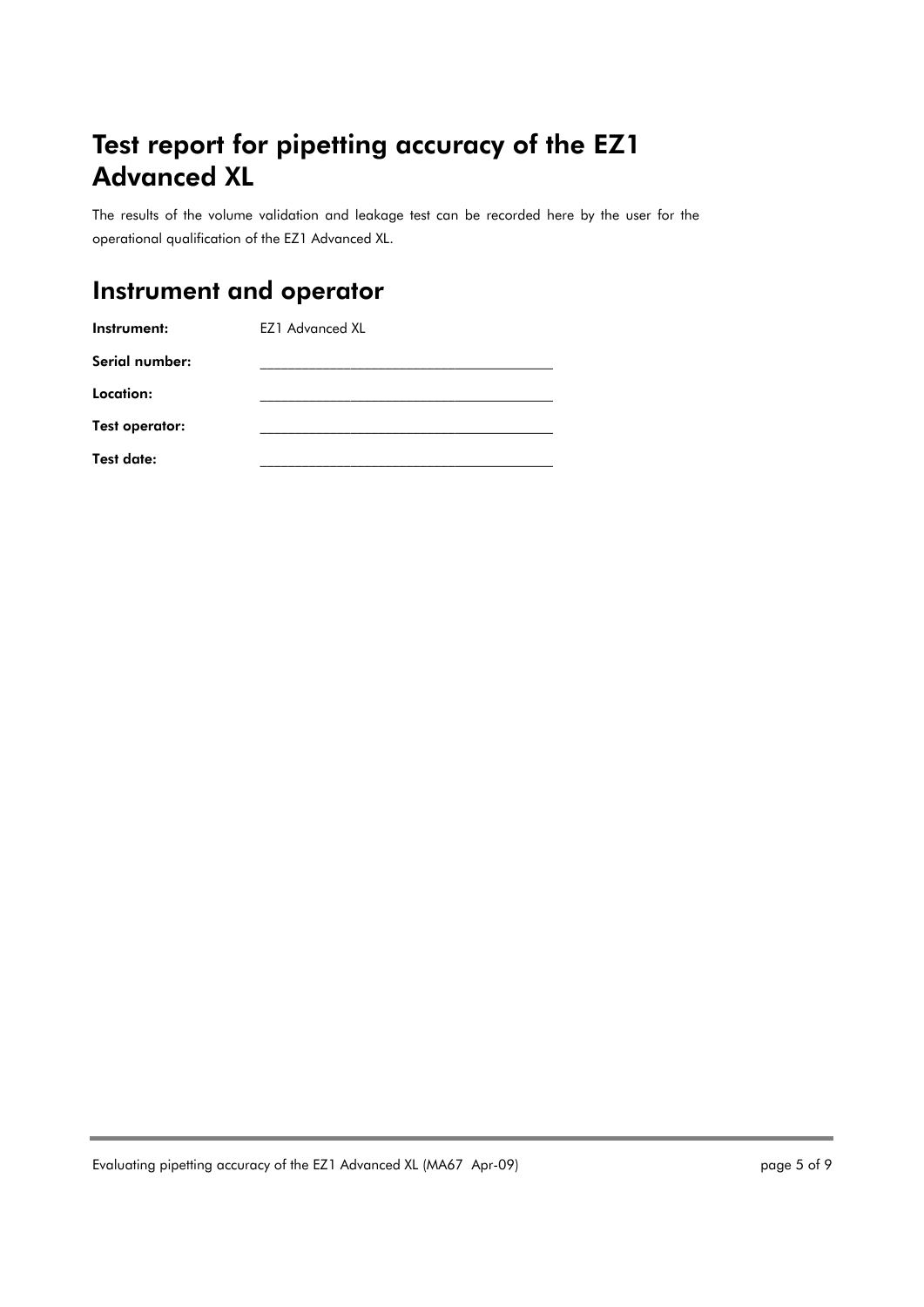# Volume validation

#### Pipetting 100 μl of water

Specification: Pipetted volumes must be between 92 μl and 108 μl.

| Tube                    | run (g) | Weight before    Veight after run    Difference (g)<br>(g) | Pipetted volume Passed<br>$(\mu I)$ | Failed |
|-------------------------|---------|------------------------------------------------------------|-------------------------------------|--------|
| $\mathbf{1}$            |         |                                                            |                                     |        |
| $\sqrt{2}$              |         |                                                            |                                     |        |
| $\sqrt{3}$              |         |                                                            |                                     |        |
| $\overline{\mathbf{4}}$ |         |                                                            |                                     |        |
| $\sqrt{5}$              |         |                                                            |                                     |        |
| $\acute{\rm{o}}$        |         |                                                            |                                     |        |
| $\overline{7}$          |         |                                                            |                                     |        |
| $\,$ 8 $\,$             |         |                                                            |                                     |        |
| 9                       |         |                                                            |                                     |        |
| $10$                    |         |                                                            |                                     |        |
| 11                      |         |                                                            |                                     |        |
| 12                      |         |                                                            |                                     |        |
| $13\,$                  |         |                                                            |                                     |        |
| 14                      |         |                                                            |                                     |        |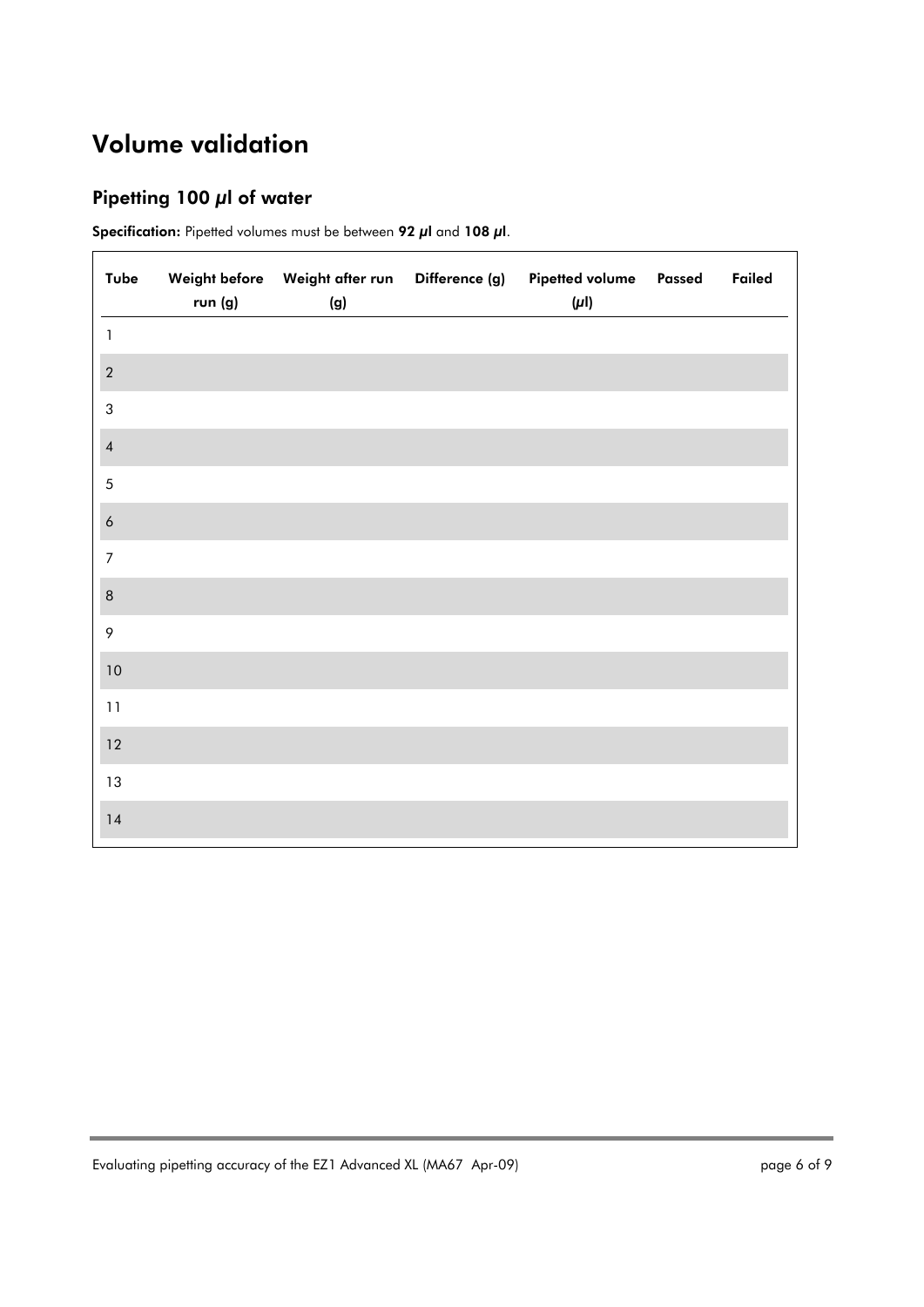#### Pipetting 500 μl of water

| Tube                    | run (g) | Weight before    Veight after run    Difference (g)<br>(g) | Pipetted volume Passed<br>$(\mu I)$ | Failed |
|-------------------------|---------|------------------------------------------------------------|-------------------------------------|--------|
| $\mathbf{1}$            |         |                                                            |                                     |        |
| $\sqrt{2}$              |         |                                                            |                                     |        |
| $\sqrt{3}$              |         |                                                            |                                     |        |
| $\overline{\mathbf{4}}$ |         |                                                            |                                     |        |
| $\mathfrak s$           |         |                                                            |                                     |        |
| $\acute{\rm{o}}$        |         |                                                            |                                     |        |
| $\overline{7}$          |         |                                                            |                                     |        |
| $\, 8$                  |         |                                                            |                                     |        |
| $\,9$                   |         |                                                            |                                     |        |
| $10\,$                  |         |                                                            |                                     |        |
| $11$                    |         |                                                            |                                     |        |
| $12\,$                  |         |                                                            |                                     |        |
| $13\,$                  |         |                                                            |                                     |        |
| 14                      |         |                                                            |                                     |        |

Specification: Pipetted volumes must be between 460 μl and 540 μl.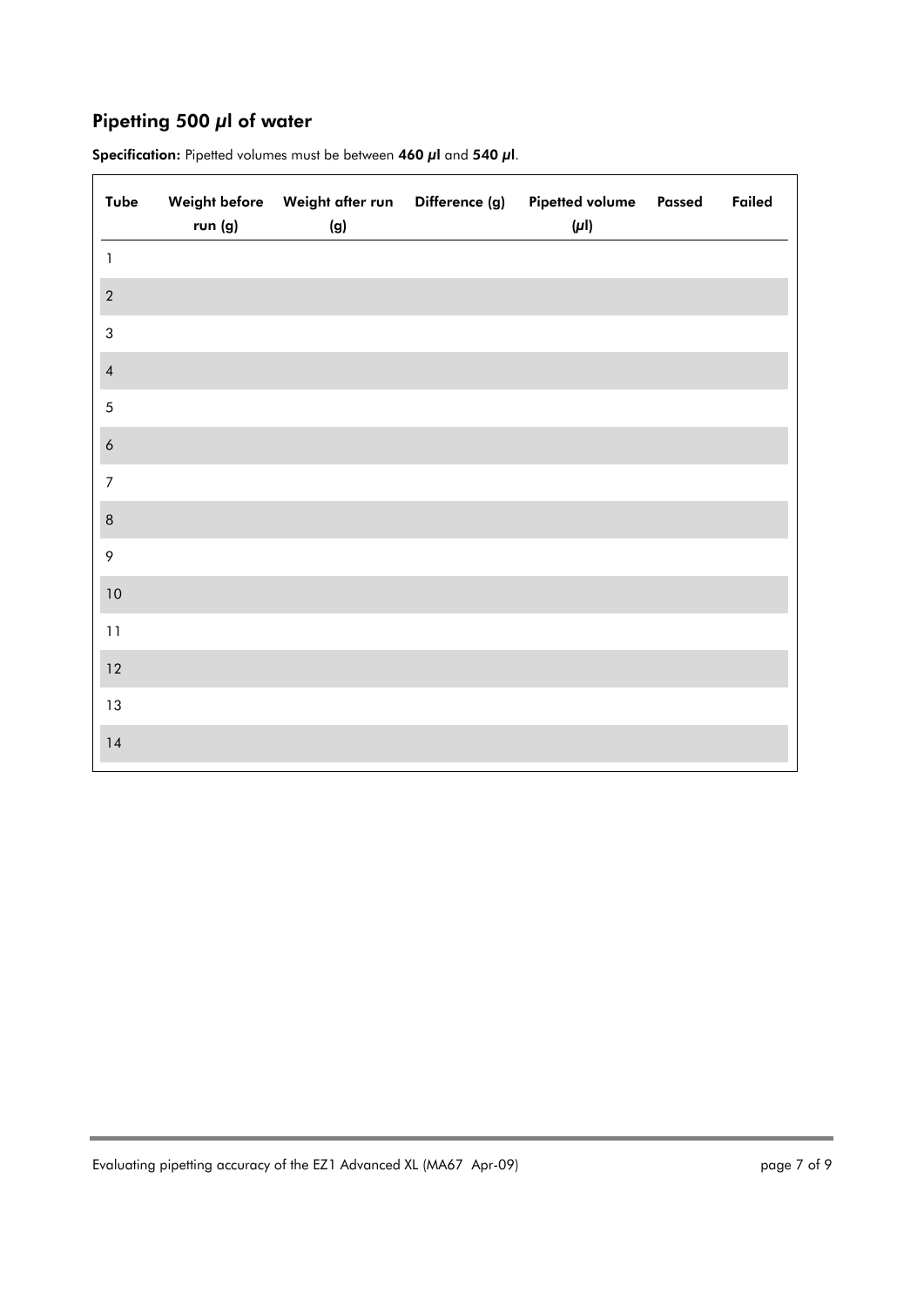### Leakage test

ř.

| Channel          | Tips dripped during the run | Passed | Failed |
|------------------|-----------------------------|--------|--------|
| 1                |                             |        |        |
| $\sqrt{2}$       |                             |        |        |
| $\sqrt{3}$       |                             |        |        |
| $\pmb{4}$        |                             |        |        |
| $\sqrt{5}$       |                             |        |        |
| $\boldsymbol{6}$ |                             |        |        |
| $\boldsymbol{7}$ |                             |        |        |
| $\,$ 8 $\,$      |                             |        |        |
| 9                |                             |        |        |
| $10\,$           |                             |        |        |
| $11$             |                             |        |        |
| 12               |                             |        |        |
| 13               |                             |        |        |
| $14$             |                             |        |        |

Specification: The tips must not drip during the test.